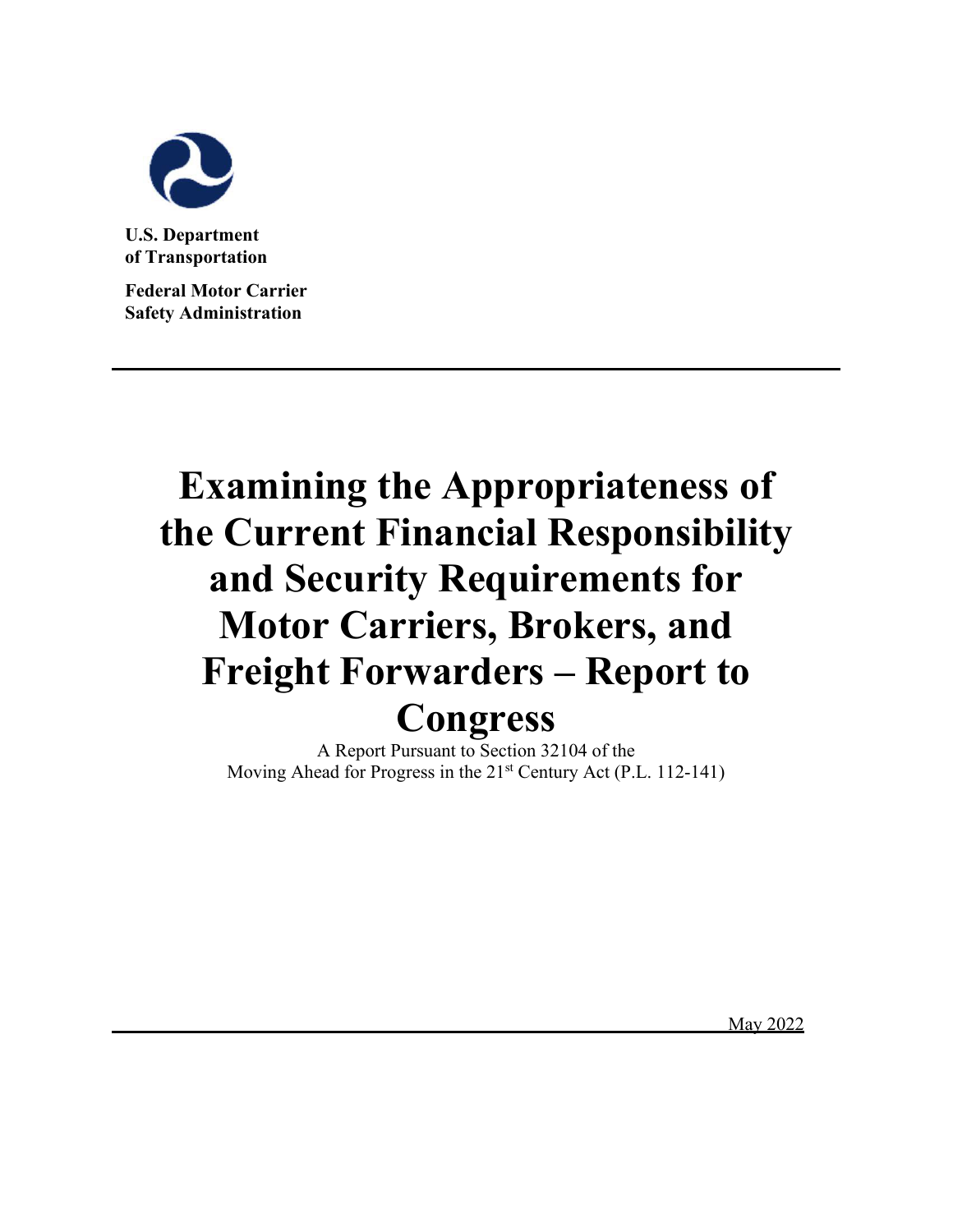**TABLE OF CONTENTS** 

| STATUTORY HISTORY OF FMCSA FINANCIAL RESPONSIBILITY AUTHORITY2   |  |
|------------------------------------------------------------------|--|
|                                                                  |  |
|                                                                  |  |
|                                                                  |  |
|                                                                  |  |
|                                                                  |  |
|                                                                  |  |
| <b>BACKGROUND ON THE MOTOR CARRIER AND TRANSPORTATION</b>        |  |
|                                                                  |  |
|                                                                  |  |
|                                                                  |  |
| TRANSPORTATION INTERMEDIARIES (BROKERS AND FREIGHT FORWARDERS) 9 |  |
|                                                                  |  |
|                                                                  |  |
|                                                                  |  |
|                                                                  |  |
|                                                                  |  |

# **TABLES**

| TABLE 1 - MOTOR CARRIERS - BODILY INJURY AND PROPERTY DAMAGE LIABILITY LIMITS SET BY |  |
|--------------------------------------------------------------------------------------|--|
|                                                                                      |  |
| TABLE 2 - CURRENT MINIMUM LEVELS OF FINANCIAL RESPONSIBILITY FOR BODILY              |  |
|                                                                                      |  |
|                                                                                      |  |
| TABLE 4 - TOTAL CRASHES BY VEHICLE TYPE AND FATAL CRASHES INVOLVING LARGE TRUCKS     |  |
|                                                                                      |  |
| TABLE 5 - INFLATION ADJUSTED LEVELS OF FINANCIAL RESPONSIBILITY BY CARRIER TYPE 11   |  |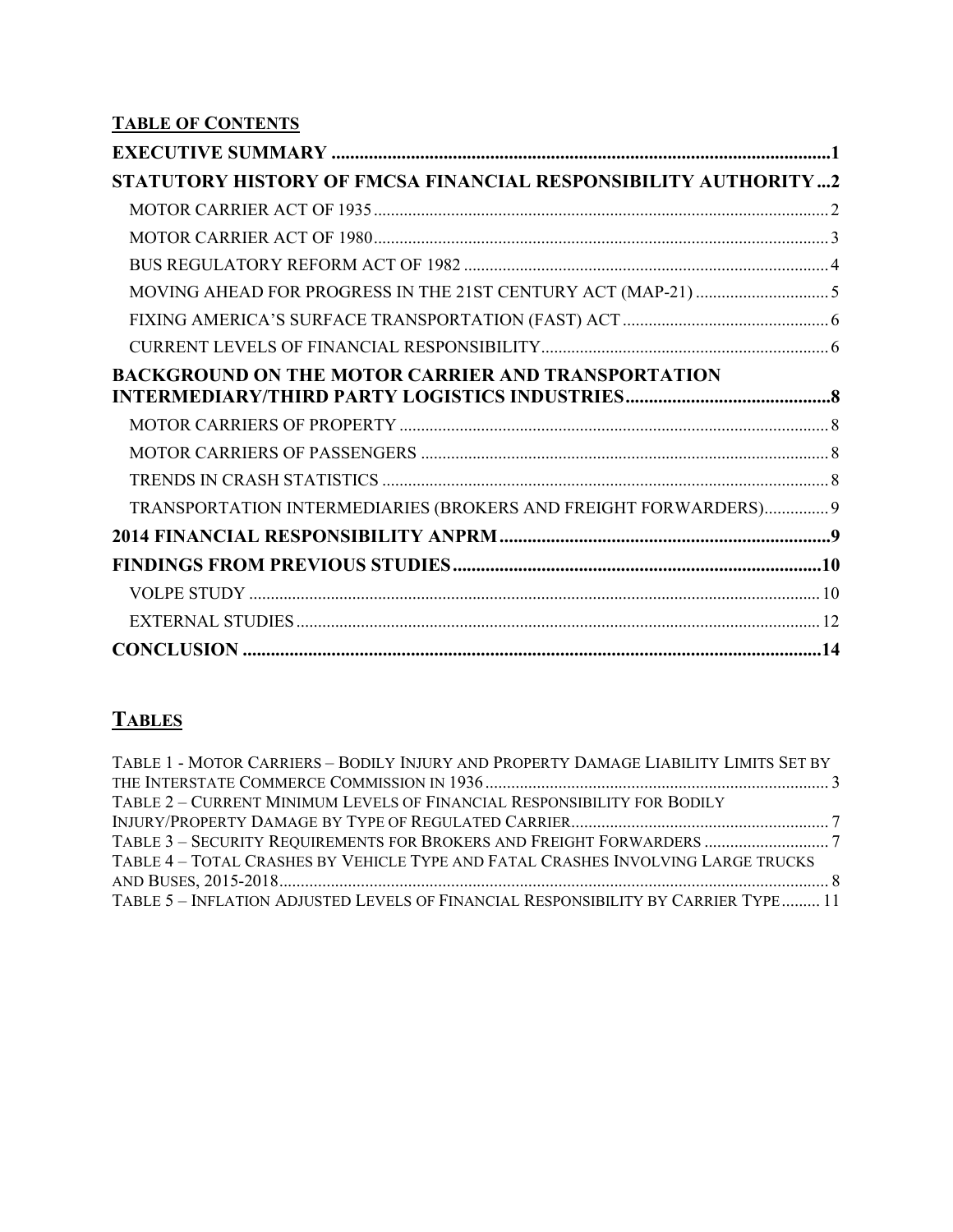# <span id="page-2-0"></span>**EXECUTIVE SUMMARY**

On July 6, 2012, the President signed into law the Moving Ahead for Progress in the 21st Century Act (MAP-21), (Pub. L. 112-141, 126 Stat. 405). Section 32104 of MAP-21 directed the Secretary of Transportation to issue a report to the Senate Committee on Commerce, Science, and Transportation and the House Committee on Transportation and Infrastructure on the appropriateness of the current minimum financial responsibility requirements for motor carriers of property and passengers, and the current bond and insurance requirements for freight forwarders and brokers. The report required under section 32104 was to be submitted to Congress 6 months after the "date of enactment" of MAP-2[1](#page-2-1) and every 4 years thereafter.<sup>1</sup> The Secretary delegated the responsibility for this report to the Federal Motor Carrier Safety Administration (FMCSA).<sup>[2](#page-2-2)</sup>

Interstate motor carriers, as well as intrastate hazardous materials carriers, are required by 49 U.S.C. § 31138 (for certain passenger carriers) and § 31139 (for certain property carriers) to maintain minimum levels of financial responsibility. Brokers and Freight Forwarders, also known as transportation intermediaries, are required to maintain financial security to ensure the payment of claims made against them pursuant to 49 U.S.C. § 13906(b) and (c). This report explains the history of these requirements, details the current minimum financial responsibility levels for the different sectors, provides background on the motor carrier industry, and summarizes the findings of relevant studies on the adequacy of the Agency's current required minimum levels of financial responsibility.

The current minimum financial responsibility levels for motor carriers of property, hazardous materials, and passengers were established in the 1980s. Over the past 40 years, the medical and other costs of catastrophic crashes have increased significantly. In the relatively rare instances that catastrophic and severe/critical injury crashes do occur, the costs of resulting property damage, injuries, and fatalities can significantly exceed the minimum levels of financial responsibility. However, consistent with FMCSA's prior reporting on data limitations, much of the information necessary for FMCSA to more fully examine the adequacy of the current minimum financial responsibility requirements is not readily available to the Agency, as many lawsuits are settled out of court and are subject to non-disclosure agreements. Moreover, much insurance company information is proprietary. Accordingly, FMCSA is able to provide only a limited assessment of the appropriateness of the motor carrier financial responsibility requirements at this time. In order for FMCSA to adequately assess the sufficiency of the financial responsibility requirements, the Agency would need access to more detailed

<span id="page-2-1"></span><sup>1</sup> . *See* MAP-21, Pub. L. No. 112-141, §32104, 126 Stat. 405, 782 (2012). Congress designated the date of enactment as October 1, 2012. *See id.*, Pub. L. No. 112-141, §3, 126 Stat. 405 at 413.

<span id="page-2-2"></span><sup>&</sup>lt;sup>2</sup> Congress established FMCSA within DOT on January 1, 2000, pursuant to the Motor Carrier Safety Improvement Act of 1999. Its primary mission, holding safety as its highest priority, is to reduce crashes, injuries, and fatalities involving commercial motor vehicle (CMV) transportation. FMCSA enforces motor carrier safety regulations, targets high-risk carriers and CMV drivers, improves safety information systems and CMV technologies, strengthens CMV equipment and operating standards, and increases safety awareness. To accomplish these objectives, FMCSA works with Federal, State, and local enforcement agencies, the motor carrier industry, safety advocates, and the motoring public.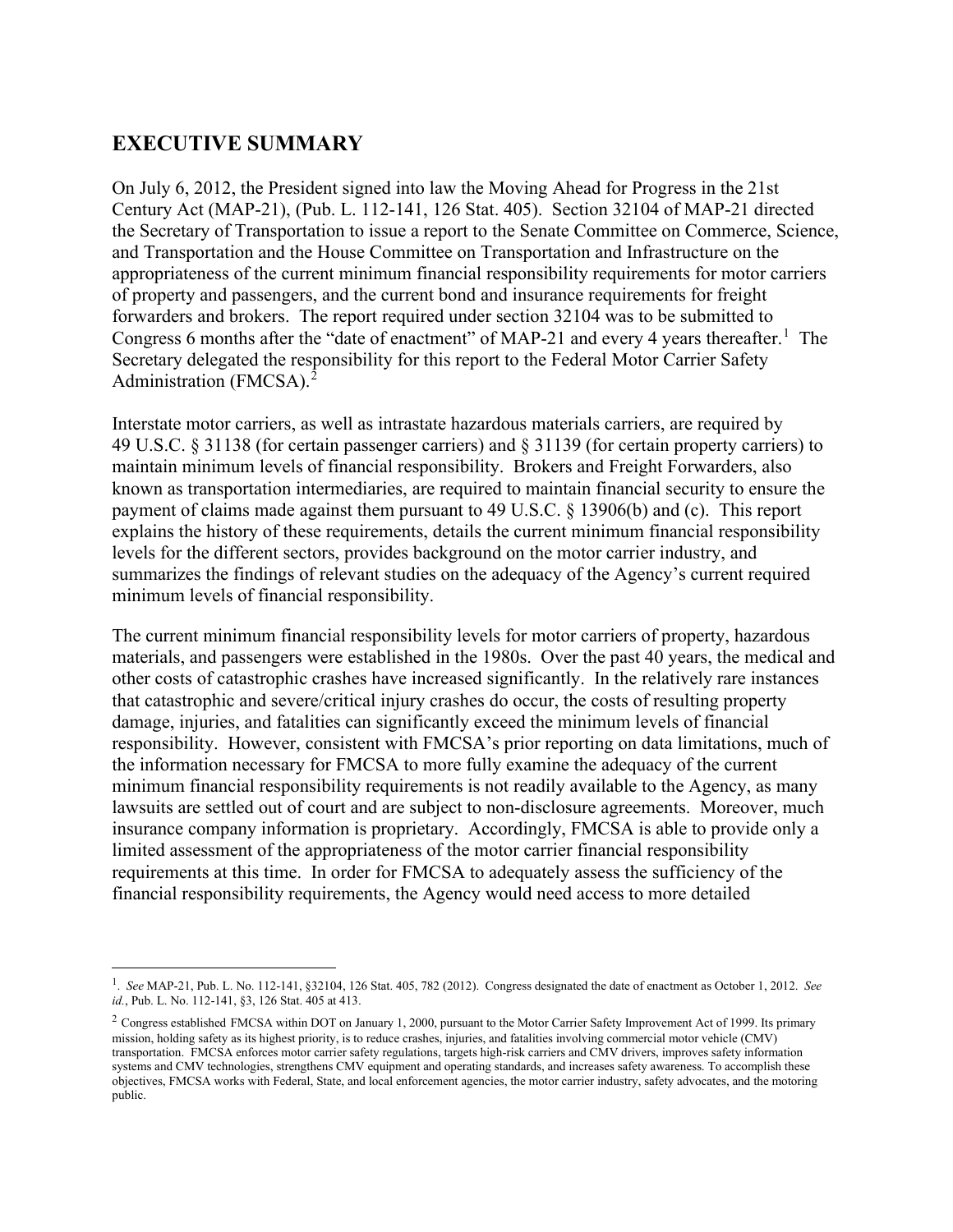information from the insurance industry, including anonymized claims data. To date, efforts to obtain this information under existing legal authorities and through requests for voluntary disclosure have been unsuccessful.

## <span id="page-3-0"></span>**STATUTORY HISTORY OF FMCSA FINANCIAL RESPONSIBILITY AUTHORITY**

The Federal Government has long required motor carriers, brokers, and freight forwarders to maintain certain levels of financial responsibility, either through insurance, a bond, or other financial security, as a means to protect the public in the event of a crash or to protect motor carriers and shippers from dishonest and financially unstable brokers. The Motor Carrier Act of 1935 first directed the establishment of Federal rules and regulations for interstate motor carrier operations that govern "security for the protection of the public."<sup>[3](#page-3-2)</sup> Over time, Congress, the Interstate Commerce Commission (ICC), and the Department of Transportation (DOT) have taken numerous actions to address the levels of financial responsibility, with the most recent legislation being the FAST Act, Pub. L. 114-94, 129 Stat. 1312 (Dec. 4, 2015).

#### <span id="page-3-1"></span>**MOTOR CARRIER ACT OF 1935**

The first major legislative directive regarding financial responsibility levels for the motor carrier industry is found in the Motor Carrier Act of 1935, Pub. L. 74-255, 49 Stat. 543 (Aug. 9, 1935). In section 215 of the Act, former 49 U.S.C. § 315, Congress directed that no "certificate or permit shall be issued to a motor carrier or remain in force, unless such carrier complies with such reasonable rules and regulations as the [Interstate Commerce] Commission shall prescribe" governing security for the protection of the public.<sup>[4](#page-3-3)</sup> The former ICC issued regulations requiring the following levels (Table 1) of financial responsibility for motor carriers beginning November 1[5](#page-3-4), 1936:<sup>5</sup>

<span id="page-3-4"></span><span id="page-3-3"></span>

<span id="page-3-2"></span><sup>&</sup>lt;sup>3</sup> Section 215 of the Motor Carrier Act of 1935 (Pub. L. 74-255).<br>
<sup>4</sup> 1 Fed. Reg. 1156, 1156 (1936).<br>
<sup>5</sup> *Id.* at 1163. Congress later transferred responsibility for carrying out the financial responsibility authority industry to the Secretary of Transportation. Section 103, ICC Termination Act of 1995, Pub. L. 104-88, 109 Stat. 803, 885-887 (Dec. 29, 1995). Congress then assigned these duties to the Federal Motor Carrier Safety Administration. 49 U.S.C. 113(f)(1), enacted by section 101, Motor Carrier Safety Improvement Act of 1999, Pub. L. 106-159, 113 Stat. 1748, 1750 (Dec. 9, 1999).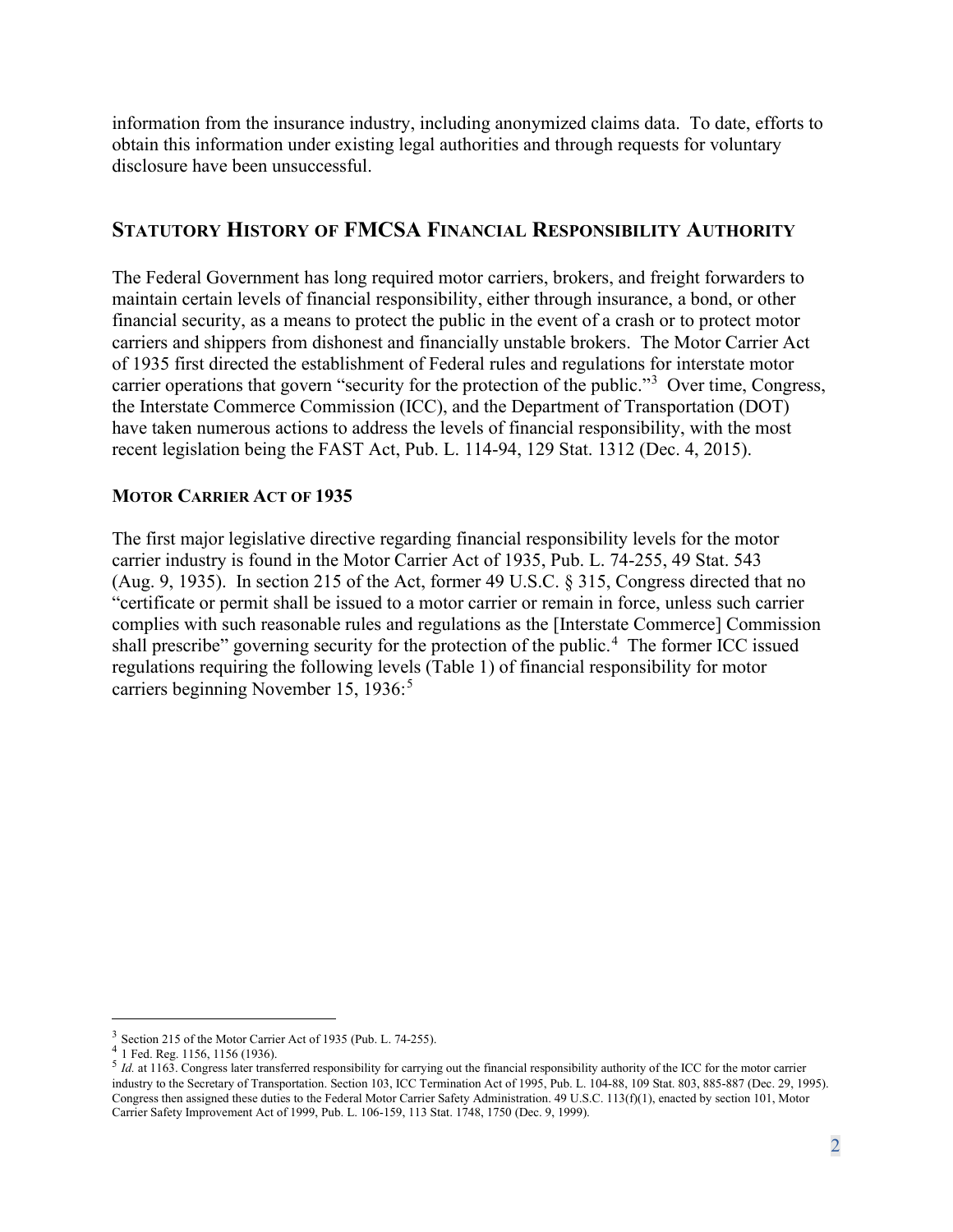#### <span id="page-4-1"></span>**TABLE 1 - MOTOR CARRIERS – BODILY INJURY AND PROPERTY DAMAGE LIABILITY LIMITS SET BY THE INTERSTATE COMMERCE COMMISSION IN 1936**

| <b>Kind of Equipment</b>                                               | <b>Minimum limit</b><br>for bodily<br>injuries to or<br>death of one<br>person | <b>Minimum limit for bodily</b><br>injuries to or death of all<br>persons injured or killed in<br>any one<br>accident * | <b>Minimum limit for</b><br>loss or damage in<br>any one accident to<br>property<br>or other** |
|------------------------------------------------------------------------|--------------------------------------------------------------------------------|-------------------------------------------------------------------------------------------------------------------------|------------------------------------------------------------------------------------------------|
| 7 passengers or less                                                   | \$5,000                                                                        | \$15,000                                                                                                                | \$1,000                                                                                        |
| 8 to 12 passengers<br>inclusive                                        | \$5,000                                                                        | \$20,000                                                                                                                | \$1,000                                                                                        |
| 13 to 20 passengers<br>inclusive                                       | \$5,000                                                                        | \$30,000                                                                                                                | \$1,000                                                                                        |
| 21 to 30 passengers<br>inclusive                                       | \$5,000                                                                        | \$40,000                                                                                                                | \$1,000                                                                                        |
| 31 passengers or more                                                  | \$5,000                                                                        | \$50,000                                                                                                                | \$1,000                                                                                        |
| All motor vehicles used<br>in the transportation of<br><b>Property</b> | \$5,000                                                                        | \$10,000                                                                                                                | \$1,000                                                                                        |

\* Subject to a maximum of \$5,000 for bodily injuries to or death of one person.

\*\* Excluding cargo.

In accordance with section 211(c) of the Motor Carrier Act of 1935, former 49 U.S.C. § 311(c), the ICC also decided that a person seeking authority to operate as a broker must furnish "a bond or other security approved by the Commission, in an amount of not less than \$5,000, and in such form as will ensure the financial responsibility of such broker and the supplying of authorized transportation in accordance with the contracts, agreements, or arrangements therefore."[6](#page-4-2) In 1977, the ICC increased the required amount of bonding to \$10,000.[7](#page-4-3)

#### <span id="page-4-0"></span>**MOTOR CARRIER ACT OF 1980**

The next significant legislation regarding financial responsibility was enacted on July 1, 1980, the Motor Carrier Act of 1980, Pub. L. 96-296, 94 Stat.793 (MCA). Section 30 of the MCA (former 49 U.S.C. § 10927 note) set minimum levels of financial responsibility for propertycarrying motor carriers. The MCA also gave the Secretary the authority to reduce those levels, by regulation, for up to a 2-year "phase-in period" provided the reduced levels would not adversely affect public safety and would prevent a serious disruption in transportation service.

Congress, in the MCA, set the minimum financial responsibility level at \$750,000 for the transportation of property, \$5 million for certain transportation of certain hazardous materials, and \$1 million for the transportation of hazardous materials consisting of "any material, oil, substance, or waste" that is not subject to the \$5 million limit.<sup>[8](#page-4-4)</sup> Congress set the "phase-in"

<span id="page-4-2"></span><sup>6</sup> *Id.* at 1161.

<span id="page-4-3"></span> $7$  42 Fed. Reg. 21782, 21783 (1977).

<span id="page-4-4"></span><sup>8</sup> Section 30 of the Motor Carrier Act of 1980 (Pub. L. 96-296).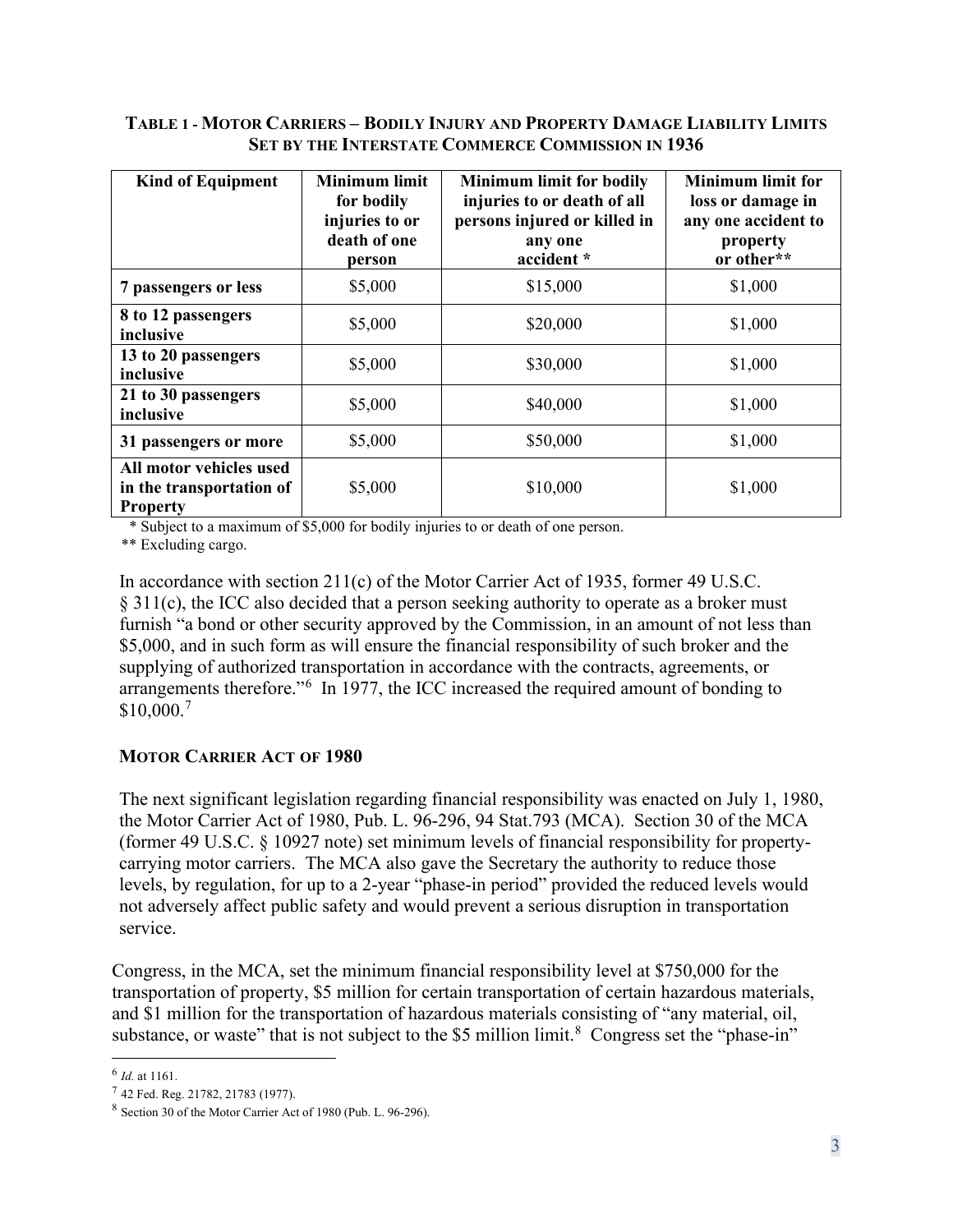levels at \$500,000 for general commodities, and \$1,000,000 and \$500,000 respectively, depending upon the type of hazardous materials transportation. DOT opted to phase in implementation of the new insurance requirements.<sup>[9](#page-5-1)</sup> These statutory provisions, as amended, are now found at 49 U.S.C. § 31139.

The legislative history of the MCA shows that Congress included section 30 because "the issue of financial responsibility … is inextricably bound to the entry provisions of the legislation that directly concern the 'fitness' of a carrier to operate in interstate commerce."[10](#page-5-2) Further, the legislative history of the MCA indicates the purpose of section 30 was "to create additional incentives to carriers to maintain and operate their trucks in a safe manner as well as to assure that carriers maintain an appropriate level of financial responsibility."[11](#page-5-3)

The legislative history of section 30 indicates that setting minimum levels of financial responsibility would address two concerns. First, the minimum levels would "assure that public safety is not jeopardized" in connection with the increased entry to the industry due to deregulation.<sup>[12](#page-5-4)</sup> Second, the minimum levels would ease concerns that the largely deregulated industry would put pressure on safe operators to cut costs to meet the prices of their competitors, "some of which may cut costs by operating in violation of minimum safety standards."<sup>[13](#page-5-5)</sup>

The House Public Works and Transportation Committee Report to the MCA referred to a 1979 report by the National Transportation Policy Study Commission ("Commission") which recommended a level " 'sufficient to require periodic 'on site' inspection by the insurance company, with the minimum to be updated regularly.'*"*[14](#page-5-6) In explaining the role of financial responsibility levels, the Commission provided evidence that DOT did not have personnel or funds to enable it to effectively enforce the Federal Motor Carrier Safety Regulations (FMCSRs),[15](#page-6-1) [i](#page-6-1)mplying that increased scrutiny by the private sector (insurance industry) would be one method to improve safety oversight.

#### <span id="page-5-0"></span>**BUS REGULATORY REFORM ACT OF 1982**

On September 20, 1982, the President signed the Bus Regulatory Reform Act of 1982, Pub. L. 97-261, 96 Stat.1102 (the Bus Reform Act), into law. Section 18 of the Bus Reform Act (former 49 U.S.C. § 10927 note) updated the minimum levels of financial responsibility covering public liability and property damage for the transportation of passengers by for-hire motor vehicles in interstate or foreign commerce. These provisions, as amended, are now codified at 49 U.S.C. § 31138.

<span id="page-5-1"></span><sup>&</sup>lt;sup>9</sup> 46 Fed. Reg. 30974, 30983 (1981).

<span id="page-5-2"></span><sup>&</sup>lt;sup>10</sup> H.R. Rep. No. 96-1069, at 9 (1980).

<sup>11</sup> *Id.*, at 41

<span id="page-5-4"></span><span id="page-5-3"></span><sup>12</sup> *Id.* at 6

<span id="page-5-5"></span> $\frac{13}{14}$  *Id.* at 43

<span id="page-5-6"></span>

<span id="page-5-7"></span><sup>&</sup>lt;sup>15</sup> National Transportation Policy Study Commission, "National Transportation Policies Through the Year 2000" Final Report, June 1979, p. 279.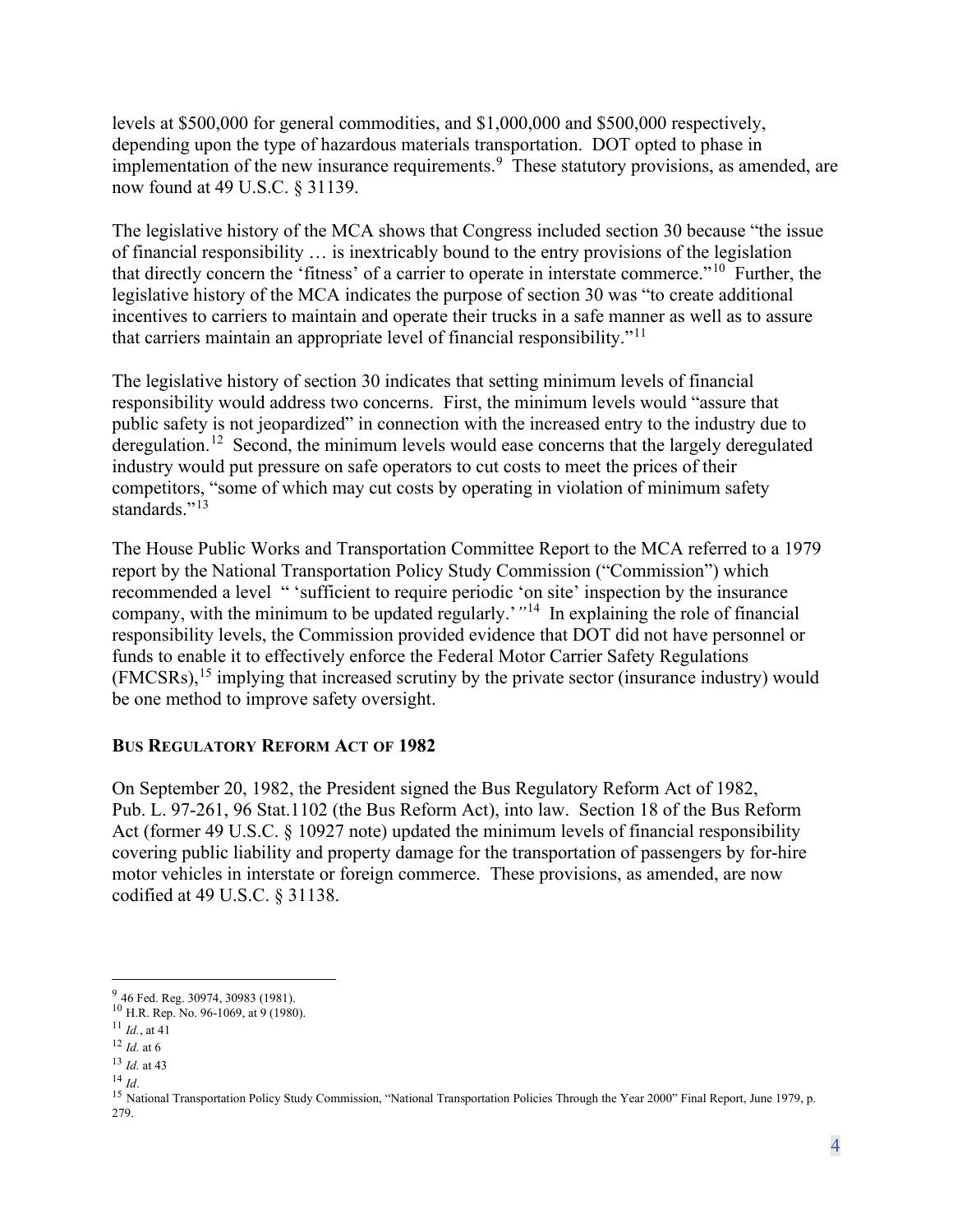Acco[r](#page-6-1)ding to the 1983 Federal Highway Administration  $(FHWA)^{16}$  $(FHWA)^{16}$  $(FHWA)^{16}$  rulemaking implementing the Bus Reform Act:

The purpose of the financial responsibility provision of the … Act … is to create additional incentives to motor carriers to operate their buses in a safe manner and to assure that they maintain adequate levels of financial responsibility sufficient to satisfy claims covering public liability and property damage. The legislative history of Section 18 indicates a congressional belief that the establishment of minimum levels of financial responsibility to enhance safety will also ensure that adequate sources of compensation are available to compensate those who may be injured while traveling by bus. It is also believed, given the interstate nature of many motor carrier operations, a single Federal standard for financial responsibility coverage will be more efficient for carriers and more equitable and certain for consumers.<sup>[17](#page-6-3)</sup>

Section 18 of the Bus Reform Act established minimum levels of financial responsibility for motor carriers of passengers. Similar to the MCA, the Bus Reform Act provided the Secretary with the authority to lower temporarily the required financial responsibility amounts below the statutory minimums by regulation, for up to a 2-year "phase-in period," provided the reduced levels would not adversely affect public safety and would prevent a serious disruption in transportation service.

<span id="page-6-1"></span>The Bus Reform Act set minimum financial responsibility levels at \$5 million for vehicles with a seating capacity of 16 or more passengers and \$1,500,000 for vehicles with a seating capacity of 15 or fewer. The "phase-in" levels were set at \$2,500,000 for vehicles with a seating capacity of 16 or more passengers and \$750,000 for vehicles with a seating capacity of 15 or fewer. In 1983, the Secretary opted to phase in implementation of the new insurance requirements with the lower financial responsibility levels.<sup>[18](#page-6-4)</sup> The current financial responsibility minimums went into effect on November [19](#page-6-5), 1985.<sup>19</sup>

#### <span id="page-6-0"></span>**MOVING AHEAD FOR PROGRESS IN THE 21ST CENTURY ACT (MAP-21)**

On July 6, 2012, the President signed MAP-21, Pub. L. 112-141, 126 Stat. 405, into law. Section 32104 of MAP-21 (49 U.S.C. § 13903 note) directed the Secretary to issue a report on the appropriateness of (1) the current minimum financial responsibility requirements for the transportation of passengers and property; and (2) the current bond and insurance requirements for freight forwarders and brokers, including brokers for motor carriers of passengers. This section also directed the Secretary to determine the appropriateness of these requirements every 4 years beginning April 1, 2013.

<span id="page-6-2"></span><sup>&</sup>lt;sup>16</sup> Before the Motor Carrier Safety Act of 1999 established FMCSA, (FHWA had authority over motor carrier financial responsibility at DOT.

<span id="page-6-3"></span><sup>17</sup> 48 Fed. Reg. 52679, 52679 (1983).

<span id="page-6-4"></span><sup>18</sup> *Id.* at 52684.

<span id="page-6-5"></span><sup>19</sup> *Id.*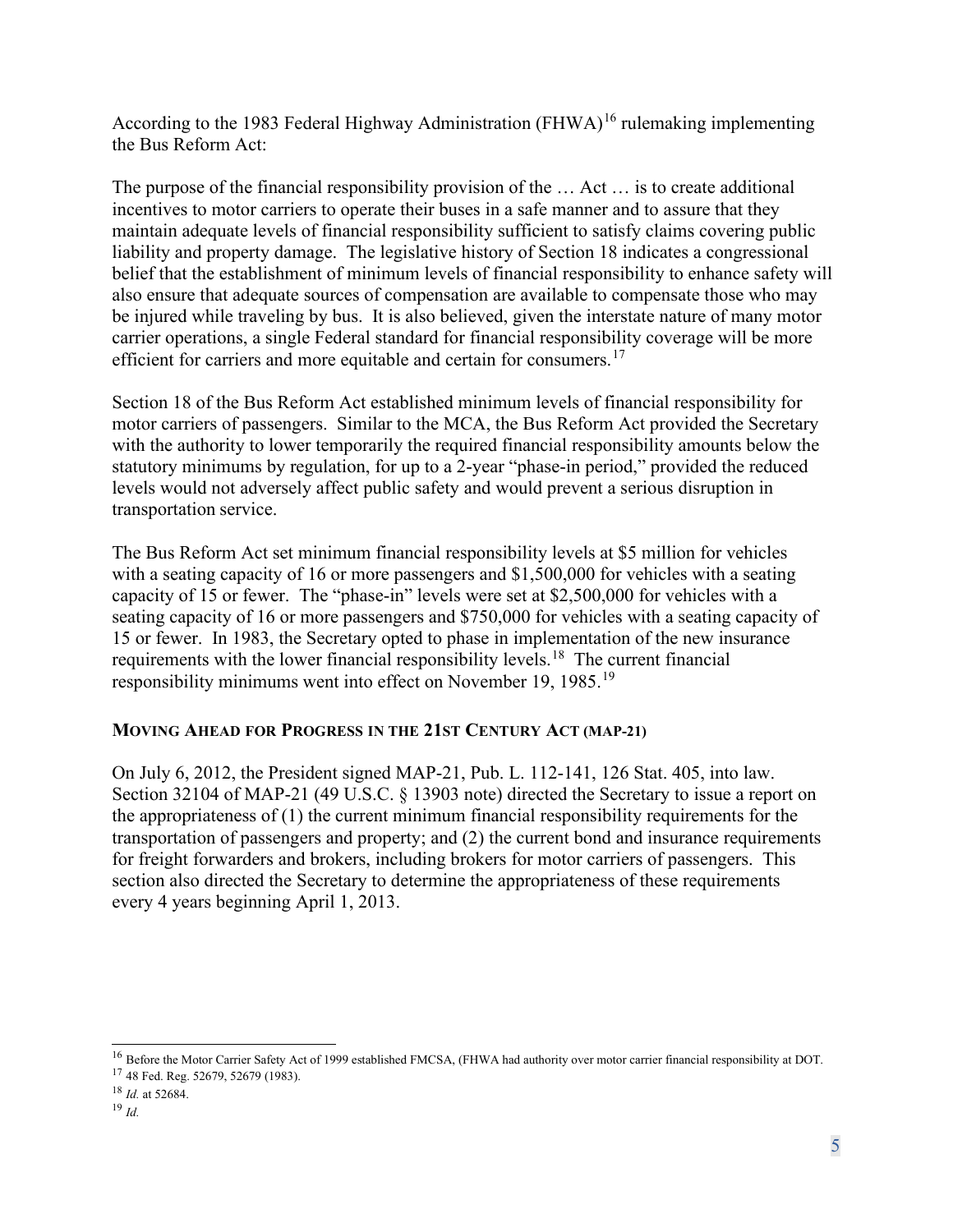Section 32918 of MAP-21 amended 49 U.S.C. § 13906(b) and (c) to increase the financial security requirements for brokers to \$75,000 and extended such requirements to freight forwarders for the first time. The higher financial responsibility amount is designed to ensure payment of claims arising from a broker's or freight forwarder's failure to pay freight charges for transportation services it may have arranged.<sup>[20](#page-7-2)</sup> FMCSA issued rules implementing the \$75,000 requirement on October 1, 2013.<sup>[21](#page-7-3)</sup>

#### <span id="page-7-0"></span>**FIXING AMERICA'S SURFACE TRANSPORTATION (FAST) ACT**

The President signed the FAST Act into law on Dec. 4, 2015 (Pub. L. 114-94, 129 Stat.1312). Section 5509 of the Act (49 U.S.C. § 31138 note) requires FMCSA to consider certain factors prior to issuing any final rule increasing property carrier financial responsibility. Those factors include (1) the rule's potential impact on motor vehicle safety and the motor carrier industry, (2) the ability of the insurance industry to cover revised financial responsibility requirements, (3) the extent the current minimums adequately cover medical care, compensation and other identifiable costs, (4) the frequency with which insurance claims exceed the current minimums in fatal accidents and (5) the impact on motor carrier safety and accident reduction of increased levels. Section 5509 also mandated that, prior to initiating any rulemaking to change passenger carrier minimum financial responsibility levels, the Agency complete a study specific to passenger carrier financial responsibility.<sup>[22](#page-7-4)</sup> In addition, Section 5517 of the FAST Act required a report to Congress on minimum financial responsibility for motor carriers of property. The Agency submitted a joint FAST Act and MAP-21 report to Congress in March 2018.

#### <span id="page-7-1"></span>**CURRENT LEVELS OF FINANCIAL RESPONSIBILITY**

The current minimum financial responsibility levels for motor carriers of property took effect on January 1, 1985<sup>[23](#page-7-5)</sup> These levels are: \$750,000 for the transportation of property (other than hazardous materials), \$5 million for the transportation of certain hazardous materials, and \$1 million for the transportation of other hazardous materials.

The current financial responsibility minimums for motor carriers of passengers took effect on November 19, 1985.<sup>[24](#page-7-6)</sup> The current minimum levels of financial responsibility are summarized in Table 2. 49 CFR  $\S$  387.9 (property) and 387.33T (passengers).

<span id="page-7-2"></span><sup>20</sup> 49 U.S.C § 13906(b)(2)(A), (c)(2)(A).

<span id="page-7-3"></span><sup>21</sup> 78 Fed. Reg. 60226. FMCSA issued an Advance Notice of Proposed Rulemaking in furtherance of additional MAP-21 requirements pertaining to broker/freight forwarder financial responsibility in 2018. 83 Fed. Reg. 48779 (Sept. 27, 2018).

<span id="page-7-4"></span><sup>&</sup>lt;sup>22</sup> FMCSA is not currently conducting a property or passenger carrier rulemaking.<br><sup>23</sup> 49 CFR  $\S$  387.9.

<span id="page-7-6"></span><span id="page-7-5"></span><sup>24</sup> 48 Fed. Reg. 52679.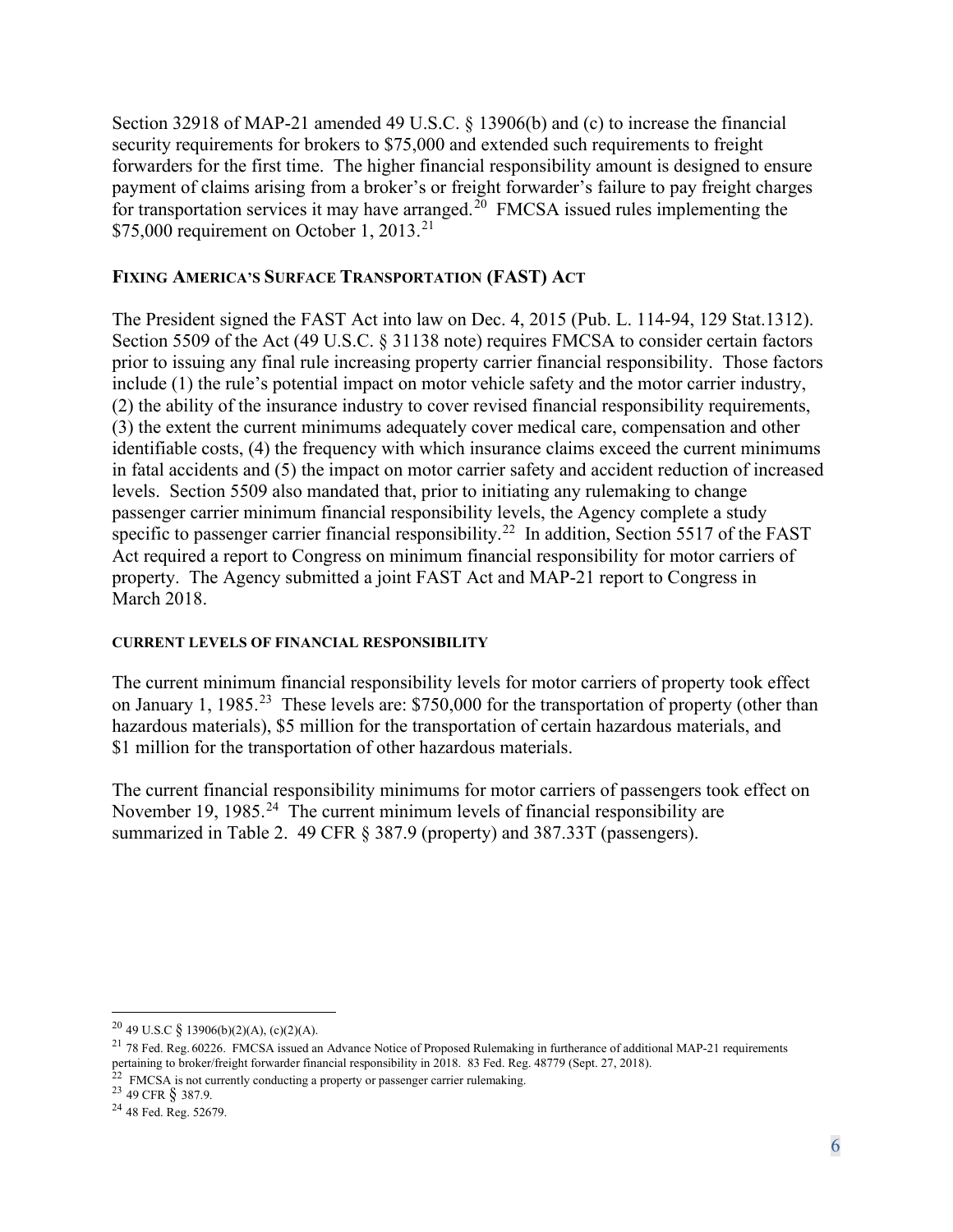#### <span id="page-8-0"></span>**TABLE 2** *–* **CURRENT MINIMUM LEVELS OF FINANCIAL RESPONSIBILITY FOR BODILY INJURY/PROPERTY DAMAGE BY TYPE OF REGULATED CARRIER**

| <b>Regulated Carrier Category</b>                                                                          | <b>Minimum Level</b> |
|------------------------------------------------------------------------------------------------------------|----------------------|
| For-Hire Interstate General Freight Carriers                                                               | \$750,000            |
| For-Hire and Private Carriers of Oil and Certain Other Types<br>of Hazardous Materials                     | \$1,000,000          |
| For-Hire and Private Carriers of Other Hazardous Materials                                                 | \$5,000,000          |
| For-Hire Passenger Carriers (Seating Capacity $\leq$ 15)                                                   | \$1,500,000          |
| For-Hire Passenger Carriers (Seating Capacity >15)                                                         | \$5,000,000          |
| For-Hire General Freight Carriers $\leq 10,001$ pounds Gross<br>Vehicle Weight Rating (GVWR) <sup>25</sup> | \$300,000            |

Effective October 1, 2013, section 32918 of MAP-21 required \$75,000 in financial security for brokers and extended the financial security requirement to freight forwarders as well.

#### <span id="page-8-1"></span>**TABLE 3 – SECURITY REQUIREMENTS FOR BROKERS AND FREIGHT FORWARDERS**

| <b>Regulated Transportation</b><br><b>Intermediary</b> | <b>Security Level</b> |
|--------------------------------------------------------|-----------------------|
| <b>Broker of Property</b>                              | \$75,000              |
| Freight Forwarder                                      | \$75,000              |

Prior to the increase in security level for brokers and freight forwarders, the minimum financial responsibility level was \$10,000 for brokers (\$25,000 for household goods brokers) and \$0 for freight forwarders. In 2015, FMCSA denied a petition from the Association of Independent Property Brokers and Agents (AIPBA) seeking an exemption from the \$75,000 requirement for all brokers and freight forwarders. 80 Fed. Reg. 17142 (Mar. 31, 2015). The Agency denied the exemption, in part, because it was not in the public interest. *Id.* at 17146. AIPBA's successor organization, the Small Business in Transportation Coalition (SBTC), filed a more limited request for exemption in 2019, which the Agency denied in December 2021. 86 Fed. Reg. 71538 (Dec. 16, 2021). FMCSA found that granting the exemption was not in the public interest. *Id.* at 71542. FMCSA is aware that there is stakeholder interest regarding the financial security requirements for property brokers and freight forwarders, and continues to review stakeholder feedback on this issue.

<span id="page-8-2"></span><sup>&</sup>lt;sup>25</sup> 49 CFR § 387.303T(b)(1)(i). This regulation, originally promulgated by the ICC, only applies where the entire carrier's fleet contains vehicles below 10.001 pounds GVWR.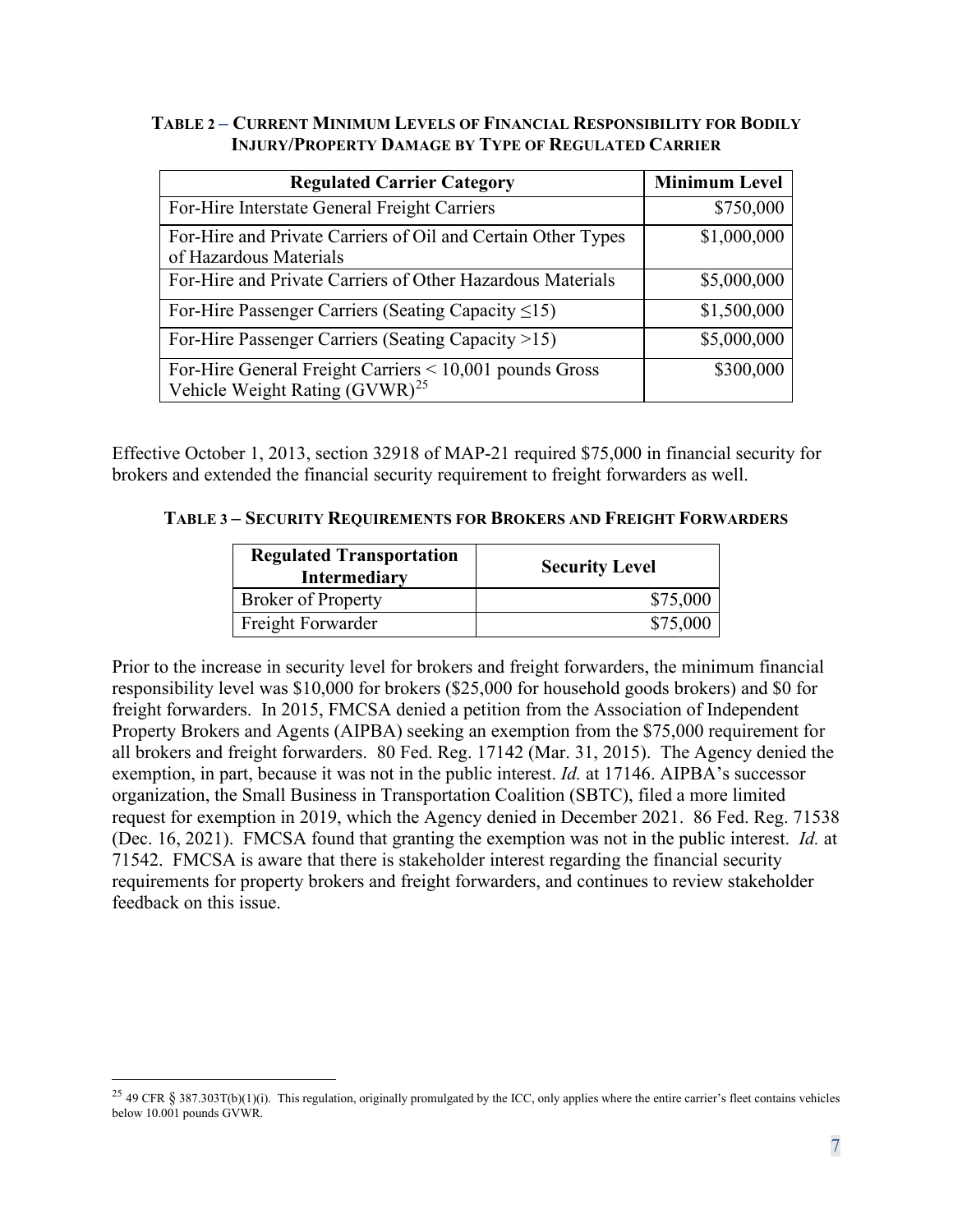# <span id="page-9-0"></span>**BACKGROUND ON THE MOTOR CARRIER AND TRANSPORTATION INTERMEDIARY/THIRD PARTY LOGISTICS INDUSTRIES**

#### <span id="page-9-1"></span>**MOTOR CARRIERS OF PROPERTY**

In 2018, the motor carrier industry transported 11.9 billion tons of freight, employing approximately 6.5 million people across all sectors of the economy.<sup>[26](#page-9-5)</sup> As of the latest data available in November 2021, the industry consists of approximately 702,102 active interstate freight carriers.<sup>[27](#page-9-6)</sup>

#### <span id="page-9-2"></span>**MOTOR CARRIERS OF PASSENGERS**

The passenger carrier industry is a highly-diversified industry providing many services. The services include transit, school bus, charter, tour, sightseeing, airport shuttle, commuter, scheduled intercity travel routes, and scheduled interstate travel routes. Motorcoach companies, for example, carried out 574.6 million passenger trips in  $2017$ ,<sup>[28](#page-9-7)</sup> moving individual passengers a total of 69.6 billion miles.<sup>[29](#page-9-8)</sup> The total number of FMCSA-registered interstate passenger carriers, as of November 2021, was 10,336.<sup>[30](#page-9-9)</sup>

#### <span id="page-9-3"></span>**TRENDS IN CRASH STATISTICS**

Table 4 depicts the number of total crashes by vehicle type between 2016 and 2019 and the total number of fatal crashes involving large trucks and buses.<sup>[31](#page-9-10)</sup>

| Year | Large<br><b>Truck</b><br><b>Crashes</b> | <b>Bus</b><br><b>Crashes</b> | <b>Fatal Crashes</b><br><b>Involving Large</b><br><b>Trucks</b> | Fatal<br><b>Crashes</b><br>Involving<br><b>Buses</b> |
|------|-----------------------------------------|------------------------------|-----------------------------------------------------------------|------------------------------------------------------|
| 2016 | 434,000                                 | 67,000                       | 4,177                                                           | 231                                                  |
| 2017 | 450,000                                 | 66,000                       | 4,366                                                           | 231                                                  |
| 2018 | 499,000                                 | 65,000                       | 4,415                                                           | 230                                                  |
| 2019 | 510,000                                 | 72,000                       | 4,479                                                           | 231                                                  |

#### <span id="page-9-4"></span>**TABLE 4 – TOTAL CRASHES BY VEHICLE TYPE AND FATAL CRASHES INVOLVING LARGE TRUCKS AND BUSES, 2016-2019**

<span id="page-9-5"></span><sup>26</sup> FMCSA 2021 Pocket Guide to Large Truck and Bus Statistics. Available at[: https://www.fmcsa.dot.gov/safety/data-and-statistics/2021](https://www.fmcsa.dot.gov/safety/data-and-statistics/2021-pocket-guide-large-truck-and-bus-statistics) [pocket-guide-large-truck-and-bus-statistics](https://www.fmcsa.dot.gov/safety/data-and-statistics/2021-pocket-guide-large-truck-and-bus-statistics)

<span id="page-9-6"></span><sup>&</sup>lt;sup>27</sup> FMCSA Motor Carrier Information System (MCMIS) database, August 2020.

<span id="page-9-7"></span><sup>&</sup>lt;sup>28</sup> The number of passenger trips given is the most recent FMCSA data available. FMCSA recognizes that passenger travel has been significantly affected by the onset of COVID-19 and that this number is not representative of the current environment.

<span id="page-9-8"></span><sup>29</sup> American Bus Association Census 2017.

<span id="page-9-9"></span><sup>30</sup> MCMIS, as of August, 2020.

<span id="page-9-10"></span> $31$  A large truck is defined as a truck with a gross vehicle weight rating greater than 10,000 pounds. A bus is defined as a vehicle with seats for at least nine people, including the driver.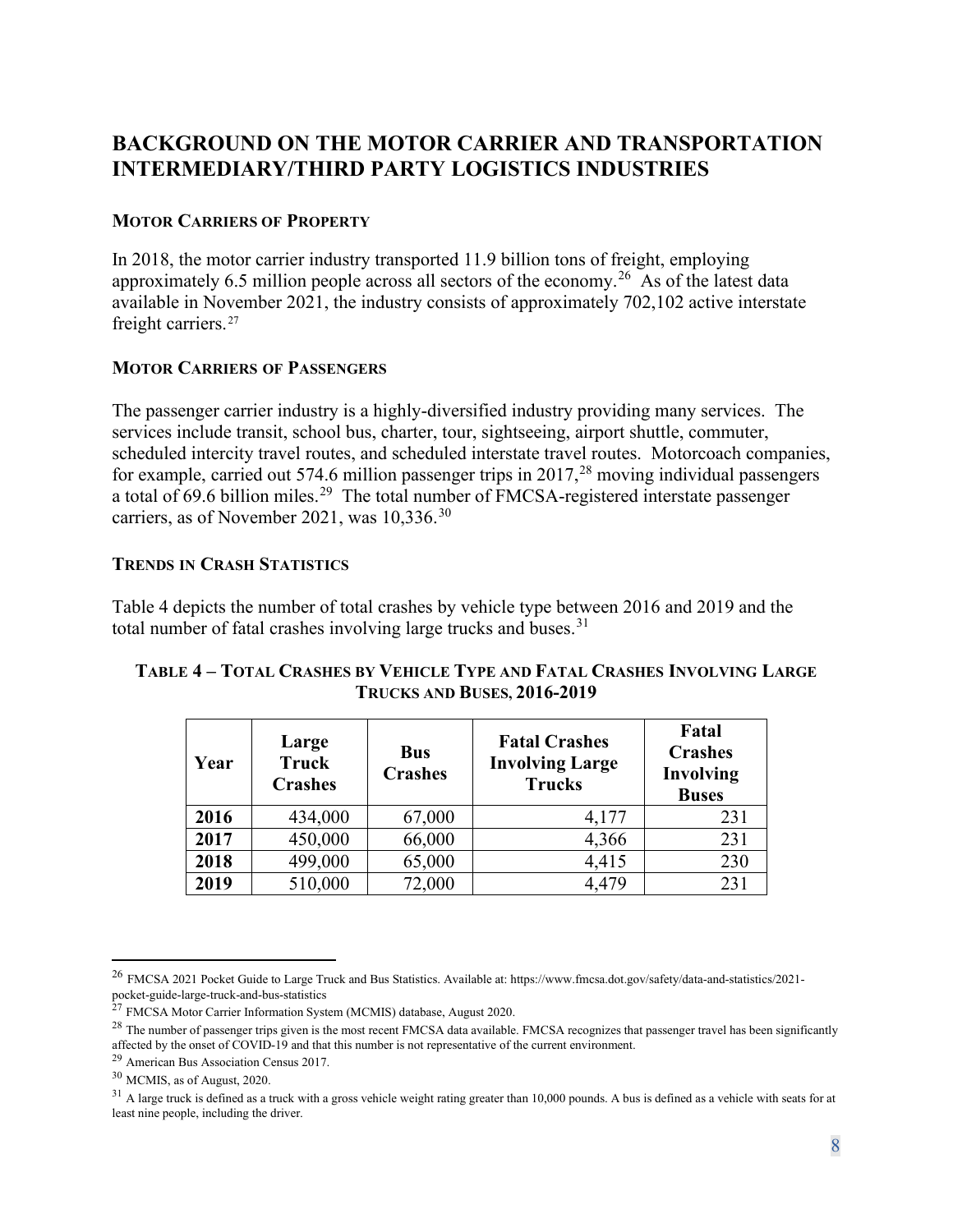#### <span id="page-10-0"></span>**TRANSPORTATION INTERMEDIARIES (BROKERS AND FREIGHT FORWARDERS)**

Transportation intermediaries are third-party logistics companies that match the transportation demands of shippers with the corresponding capacity and special equipment offered by motor, rail, air, waterway, and oceangoing carriers. Transportation intermediaries involved in the trucking industry are licensed by FMCSA as either brokers or freight forwarders.

#### Brokers

FMCSA defines a broker in part as "a person who, for compensation, arranges, or offers to arrange, the transportation of property by an authorized motor carrier.<sup>"32</sup> As of November 2021, FMCSA's Licensing and Insurance database listed 28,266 registered brokers.

#### Freight Forwarders

FMCSA defines a freight forwarder as "a person holding itself out to the general public (other than as an express, pipeline, rail, sleeping car, motor, or water carrier) to provide transportation of property for compensation in interstate commerce, and in the ordinary course of its business: (1) [p]erforms or provides for assembling, consolidating, break-bulk, and distribution of shipments; (2) [a]ssumes responsibility for transportation from place of receipt to destination; and  $(3)$  [u]ses for any part of the transportation a carrier subject to FMCSA jurisdiction."<sup>33</sup> There are 1,691 freight forwarders registered with FMCSA as of November 2021.

## <span id="page-10-1"></span>**2014 FINANCIAL RESPONSIBILITY ANPRM**

On November 28, 2014, FMCSA issued an Advance Notice of Proposed Rulemaking (ANPRM) to solicit public input pertaining to various financial responsibility issues, including a potential increase in the motor carrier minimum financial responsibility requirements. 79 Fed. Reg. 70839. While FMCSA received almost 2200 public comments in response to the ANPRM, the Agency withdrew the ANPRM due to "insufficient data or information to support moving forward with a rulemaking proposal... ." 82 Fed. Reg. 25753, 25754 (Jun. 5, 2017). The comments FMCSA received in response to the ANPRM did not provide sufficient cost or benefit data, nor was the Agency independently able to obtain sufficient data, to inform policy changes. *Id.*

<span id="page-10-2"></span><sup>32</sup> 49 CFR § 371.2 (a).

<span id="page-10-3"></span><sup>33</sup> 49 CFR § 386.2.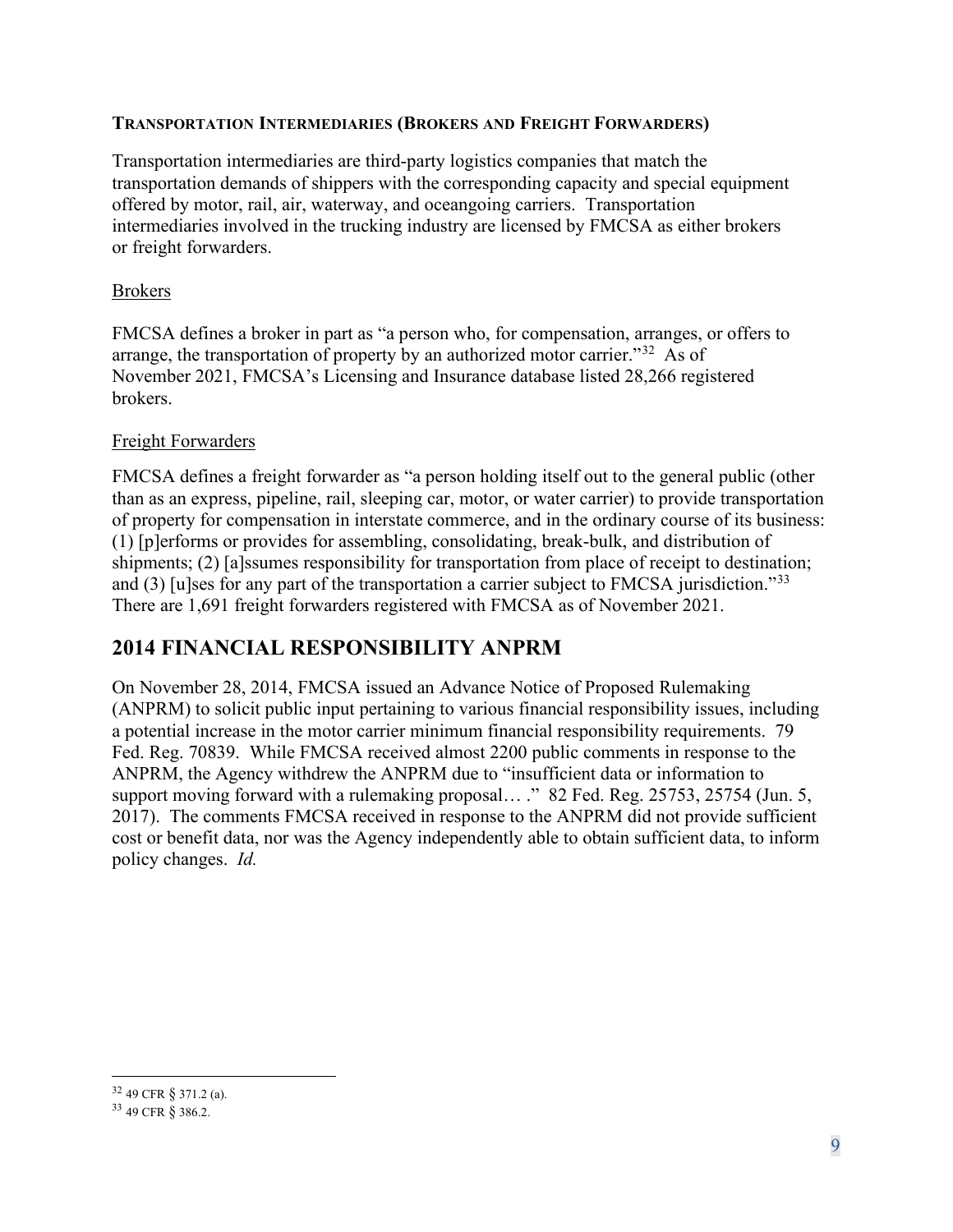# <span id="page-11-0"></span>**FINDINGS FROM PREVIOUS STUDIES**

### <span id="page-11-1"></span>**VOLPE STUDY**

In January 2013, FMCSA funded a study conducted by DOT's John A. Volpe National Transportation Systems Center (Volpe), titled "Financial Responsibility Requirements for Commercial Motor Vehicles." The Volpe study examined whether the minimum financial responsibility requirements under 49 U.S.C. §§ 31138-31139 should be raised, weighing the benefits of improved compensation for crash victims, internalization of freight and passenger transportation costs, and reductions in truck and bus-involved crashes, against costs imposed on CMV operators, the insurance industry, and other relevant considerations. Overall, the study's findings provided preliminary support for increasing the current levels of financial responsibility.

Highlights from the 2013 study are presented below:

- **Catastrophic motor carrier-related crashes are relatively rare.** Volpe estimated that catastrophic crashes, resulting in injury, death, or property damages that exceeded the current minimum levels of financial responsibility comprised less than one percent of all CMV crashes.
- **Costs for severe and critical injury crashes can easily exceed \$1 million.** The analysis revealed that two categories of injury crash (severe and critical) yield damages of more than \$1 million, in nominal terms, using the DOT's recommended value of a statistical life (VSL) of \$6.2 million that was in effect at that time. [34](#page-11-2)
- **Insurance premiums have declined in real terms since the 1980s.** The analysis revealed the stability of insurance rates over the last three decades prior to the issuance of the report. Insurance rates for the same level of coverage (e.g., \$750,000 or \$1 million) have declined slightly on average in nominal terms, hovering around \$5,000 per power unit (truck or bus). The real values (i.e., inflation adjusted) of insurance rates have also declined.<sup>[35](#page-11-3)</sup>

<span id="page-11-2"></span><sup>34</sup> U.S. Department of Transportation Memorandum to Secretarial Officers and Modal Administrators, July 29, 2011. As of 2021, DOT's recommended VSL is \$11.6 million. Se[e https://www.transportation.gov/office-policy/transportation-policy/revised-departmental-guidance-](https://www.transportation.gov/office-policy/transportation-policy/revised-departmental-guidance-on-valuation-of-a-statistical-life-in-economic-analysis)

<span id="page-11-3"></span><sup>&</sup>lt;sup>35</sup> FMCSA acknowledges that insurance premiums have increased in nominal terms since the Volpe study was published in 2013.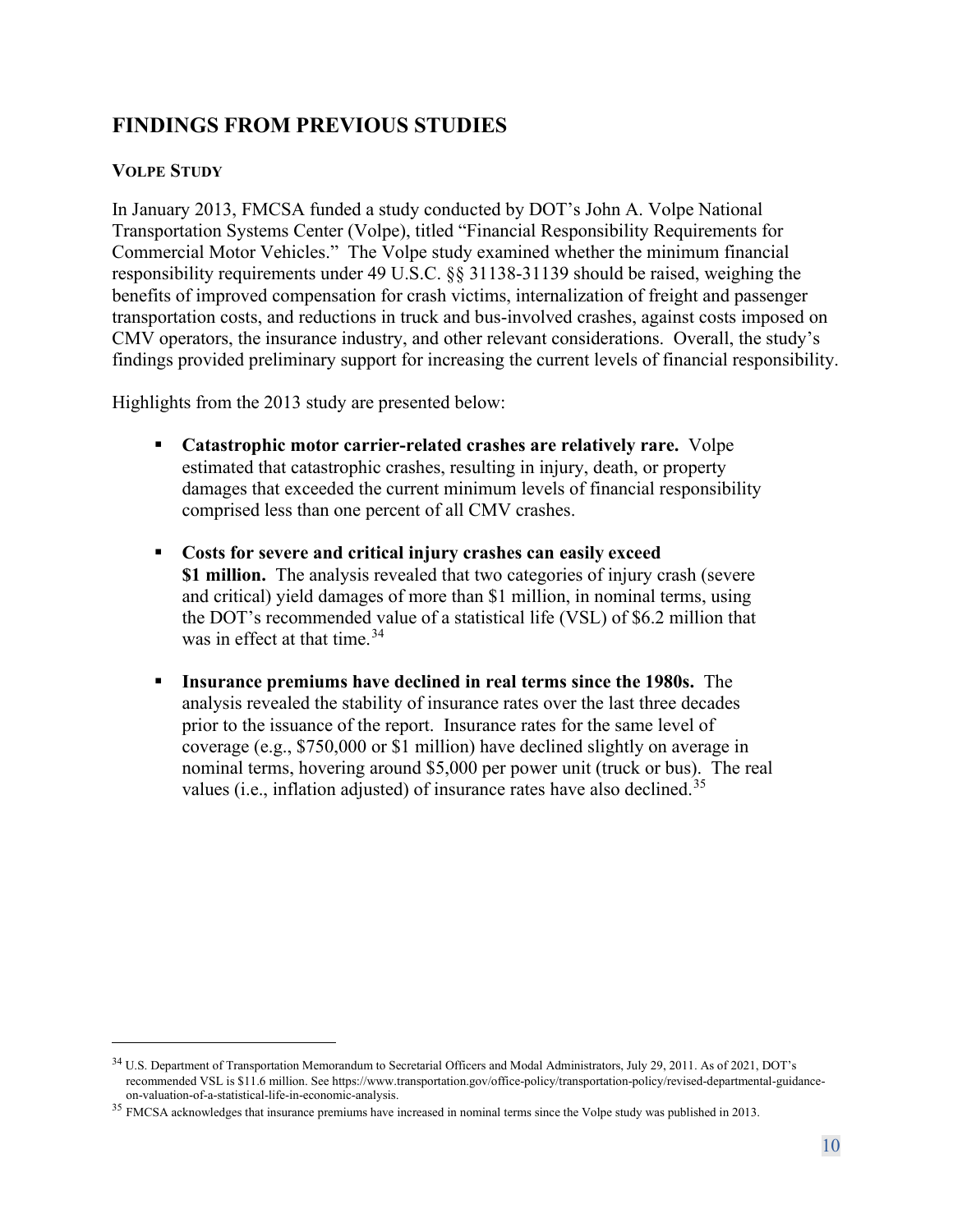**Current insurance limits did not adequately cover catastrophic crashes, mainly because of increased medical costs.** The decreasing real value of the current minimum levels of financial responsibility is effectively removing the function of insurance in covering catastrophic crashes. From 1985 to 2019,<sup>[36](#page-12-1)</sup> the medical consumer price index (CPI) increased at a significantly higher rate than the core consumer price index (4.6 percent annually for medical care, compared to 2.6 percent for core). In fact, the medical consumer price index has outpaced overall inflation in all but three of those 35 years. As depicted in Table 5, the core CPI-adjusted level for general freight coverage is approximately \$1.9 million; the medical CPI- adjusted level is approximately \$3.5 million.

| <b>Carrier Type</b>    | 1985<br><b>Liability Limit</b><br>Required | 2019 Inflation<br><b>Adjusted Liability</b><br><b>Limit Core CPI</b> | 2019 Inflation<br><b>Adjusted Liability</b><br><b>Limit Medical CPI</b> |
|------------------------|--------------------------------------------|----------------------------------------------------------------------|-------------------------------------------------------------------------|
| <b>General Freight</b> | \$750,000                                  | \$1,763,317                                                          | \$3,360,687                                                             |
| HM (Low)               | \$1,000,000                                | \$2,351,089                                                          | \$4,480,916                                                             |
| HM (High)              | \$5,000,000                                | \$11,755,444                                                         | \$22,404,581                                                            |
| <b>Small Bus</b>       | \$1,500,000                                | \$3,526,633                                                          | \$6,721,374                                                             |
| <b>Large Bus</b>       | \$5,000,000                                | \$11,755,444                                                         | \$22,404,581                                                            |

#### <span id="page-12-0"></span>**TABLE 5 – INFLATION ADJUSTED LEVELS OF FINANCIAL RESPONSIBILITY BY CARRIER TYPE**

- **Comprehensive data on premiums that motor carriers would incur to meet higher coverage limits were not readily available.** The insurance underwriting process is specific to individual motor carriers (e.g., the size of the fleet, type of operation, vehicle miles traveled, safety performance records (including previous crashes), etc.), and there are no uniform pricing practices (other than limits that might be imposed by State regulations). The study, therefore, did not assess potential insurance premium increases as a regulatory cost.
- **Though focused mainly on freight carriers, the study findings are applicable to passenger and hazardous materials carriers.** Although the study did not focus on the motorcoach industry or hazardous materials carriers, FMCSA considers its findings applicable to these operations.

<span id="page-12-1"></span><sup>&</sup>lt;sup>36</sup> The Volpe study listed CPI and medical CPI from 1985 to 2013. FMCSA updated this figure to 2019 for the purpose of this report.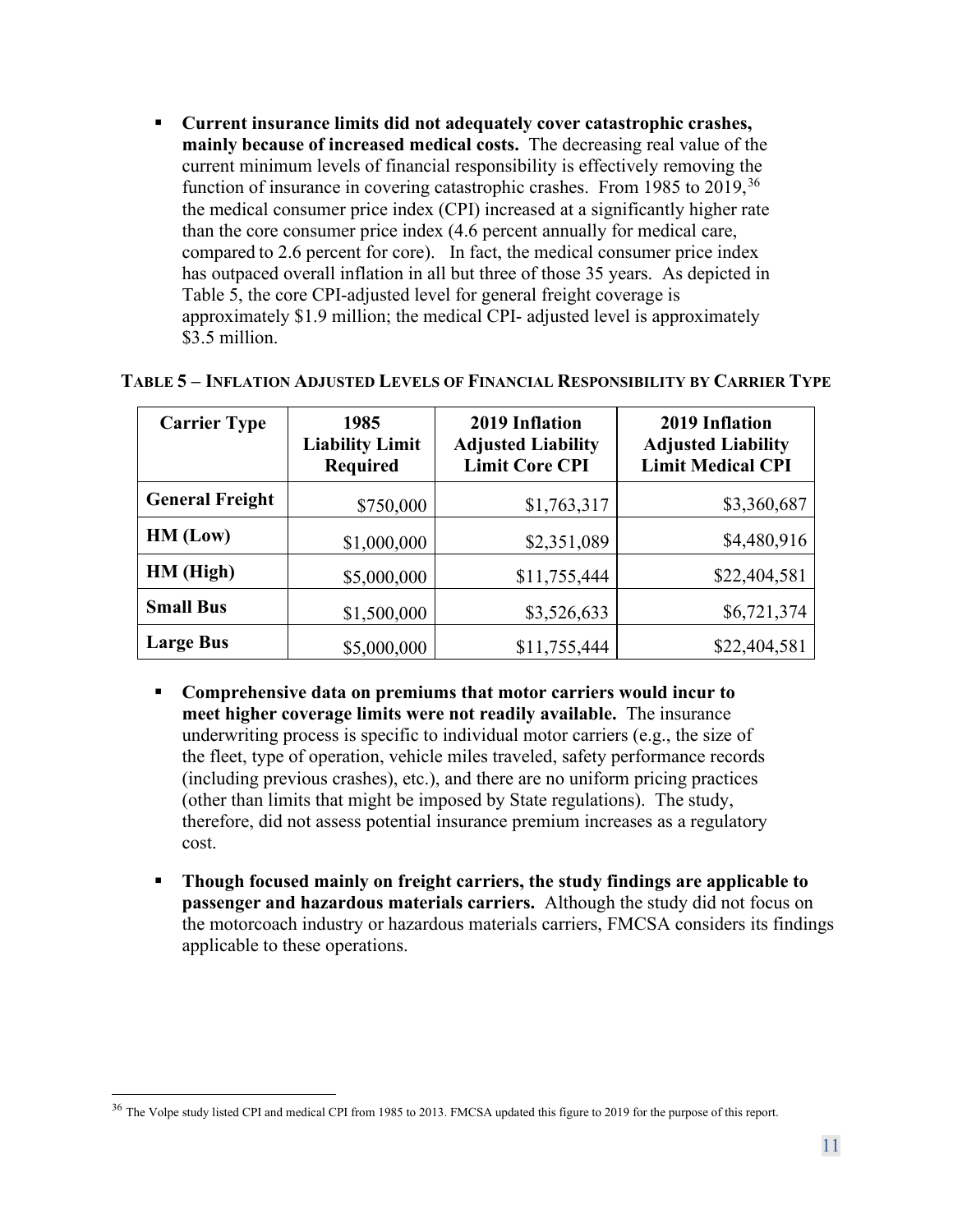#### <span id="page-13-0"></span>**EXTERNAL STUDIES**

Other organizations, such as the Pacific Institute for Research and Evaluation (PIRE) $^{37}$  $^{37}$  $^{37}$ , the Alliance for Driver Safety and Security, Inc. (or the Trucking Alliance), and the American Trucking Associations (ATA), have studied the appropriateness of the current minimum insurance levels for motor carriers. Although FMCSA has not independently verified the information relied on in the external studies, the data they contain is informative.

PIRE published a report in 2013<sup>[38](#page-14-0)</sup> [t](#page-14-0)hat examined the appropriateness and effectiveness of current minimum levels of financial responsibility for motor carriers of property. This report assessed the adequacy of the current minimum level of \$750,000 for large trucks carrying property in interstate commerce by examining the costs and damages associated with serious large truck crashes, and concluded the current minimum levels are too low. The report found that the estimated upper decile/quartile range for liability awards in large truck crashes involving death or catastrophic injury is \$9-10 million in 2012 dollars (equivalent to \$10.2-11.3 million in 2020 dollars). The report recommended that DOT set a policy limit per crash of at least \$10 million in 2012 dollars and index it for inflation and productivity growth in the same manner that DOT indexes its estimate of the VSL.<sup>[39](#page-13-3)</sup>

The Trucking Alliance, a safety advocacy coalition of freight and logistics companies, promotes increasing the Federal minimum insurance requirements for trucking companies. The Trucking Alliance reviewed crash settlement data<sup>[40](#page-14-0)</sup> [t](#page-14-0)hat it compiled from its membership. Its March 2013 analysis showed the current \$750,000 of insurance required of many motor carriers is inadequate to cover the costs of many crashes. Member companies of the Trucking Alliance voluntarily tracked 8,692 accident settlements between 2005 and 2011. The data show that 42 percent of the trucking companies' monetary exposure from these settlements would have exceeded their insurance coverage had all companies in the study maintained the minimum \$750,000 insurance requirement.

<span id="page-13-3"></span><span id="page-13-2"></span>

<span id="page-13-1"></span><sup>&</sup>lt;sup>37</sup> PIRE is an independent, nonprofit organization that works on grant and contract funded research studies.<br><sup>38</sup> Pacific Institute for Research and Evaluation, "Potential Damages in Heavy Truck Crashes," March 2013.<br><sup>39</sup>

<span id="page-13-4"></span>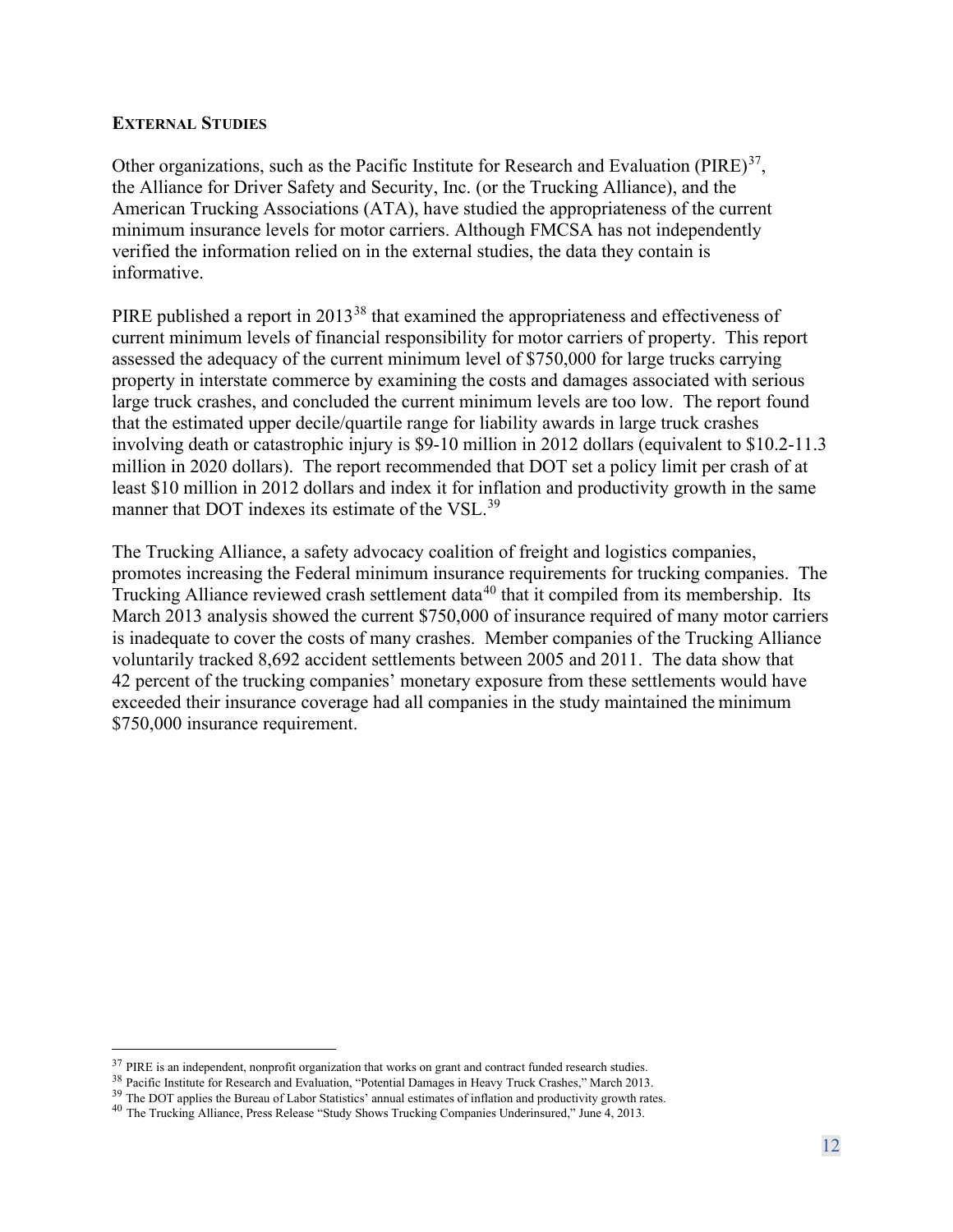In 2013, ATA, a trade association representing the trucking industry, conducted a revie[w41](#page-14-0) [o](#page-14-0)f the appropriateness of the current minimum insurance requirements with data obtained from the Insurance Services Office (ISO), an insurance advisory company. The ATA's analysis is based on ISO data, under nondisclosure agreements, from two of the 10 largest trucking insurers that covered all their large truck (over 26,000 pounds) policies. According to the ATA, ISO's data shows that only 6.5 percent of insurance policies for trucks over 26,000 pounds are written at limits less than \$1 million (not considering umbrella or excess coverage), while 83 percent are written at \$1 million, with the remaining 10.5 percent written for more than \$1 million. In its analysis of the ISO data, ATA found that there is a 1.40 percent chance of a claim exceeding \$500,000, a 0.73 percent chance of a claim exceeding \$1 million, and a 0.31 percent chance of a claim exceeding \$2 million. From 2006 to 2011, there were 85,632 reported crashes with a total of \$961,591,721 in claims incurred, making the average cost per occurrence \$11,229.

<span id="page-14-0"></span>More recently, the American Trucking Research Institute (ATRI), ATA's research arm, compiled litigation data for 600 cases between 2006 and 2018.<sup>[42](#page-14-2)</sup> ATRI looked specifically at case information with jury awards over \$1 million. ATRI's study found the number of cases with verdicts over \$1 million increased by a factor of nine from 2010 to 2013 and the dollar value of cases has also increased. The mean dollar value of jury awards over \$1 million between 2006 and 2018 was \$3.1 million and the median jury award was \$1.75 million. Between 2005 and 2011, there were 79 verdicts over \$1 million, while between 2012 and 2019 there were 265 cases, representing an increase of 235 percent. While the average verdict over the thirteen-year period between 2006 to 2018 was \$3.1 million, the average size of a verdict over the nine-year period from 2010 to 2018 was \$22.3 million. ATRI noted that when inflation and healthcare costs were accounted for, the average verdict increased between 36.5 and 37.6 percent faster than inflation or healthcare costs. ATRI asserts the increase in excess of inflation and medical costs implies other unknown factors may be affecting verdict awards.

<span id="page-14-1"></span><sup>4</sup>[1https://web.archive.org/web/20151016215937/http://www.trucking.org/ATA%20Docs/What%20We%20Do/Trucking%20Issues/Documents/In](https://web.archive.org/web/20151016215937/http:/www.trucking.org/ATA%20Docs/What%20We%20Do/Trucking%20Issues/Documents/Insurance%20Study%20Group%20Findings.pdf) [surance%20Study%20Group%20Findings.pdf](https://web.archive.org/web/20151016215937/http:/www.trucking.org/ATA%20Docs/What%20We%20Do/Trucking%20Issues/Documents/Insurance%20Study%20Group%20Findings.pdf)

<span id="page-14-2"></span><sup>&</sup>lt;sup>42</sup> American Trucking Research Institute, "Understanding the Impact of Nuclear Verdicts on the Trucking Industry," June 2020,

[https://truckingresearch.org/wp-content/uploads/2020/06/ATRI-Understanding-the-Impact-of-Nuclear-Verdicts-on-the-Trucking-Industry-06-](https://truckingresearch.org/wp-content/uploads/2020/06/ATRI-Understanding-the-Impact-of-Nuclear-Verdicts-on-the-Trucking-Industry-06-2020-2.pdf) [2020-2.pdf.](https://truckingresearch.org/wp-content/uploads/2020/06/ATRI-Understanding-the-Impact-of-Nuclear-Verdicts-on-the-Trucking-Industry-06-2020-2.pdf)